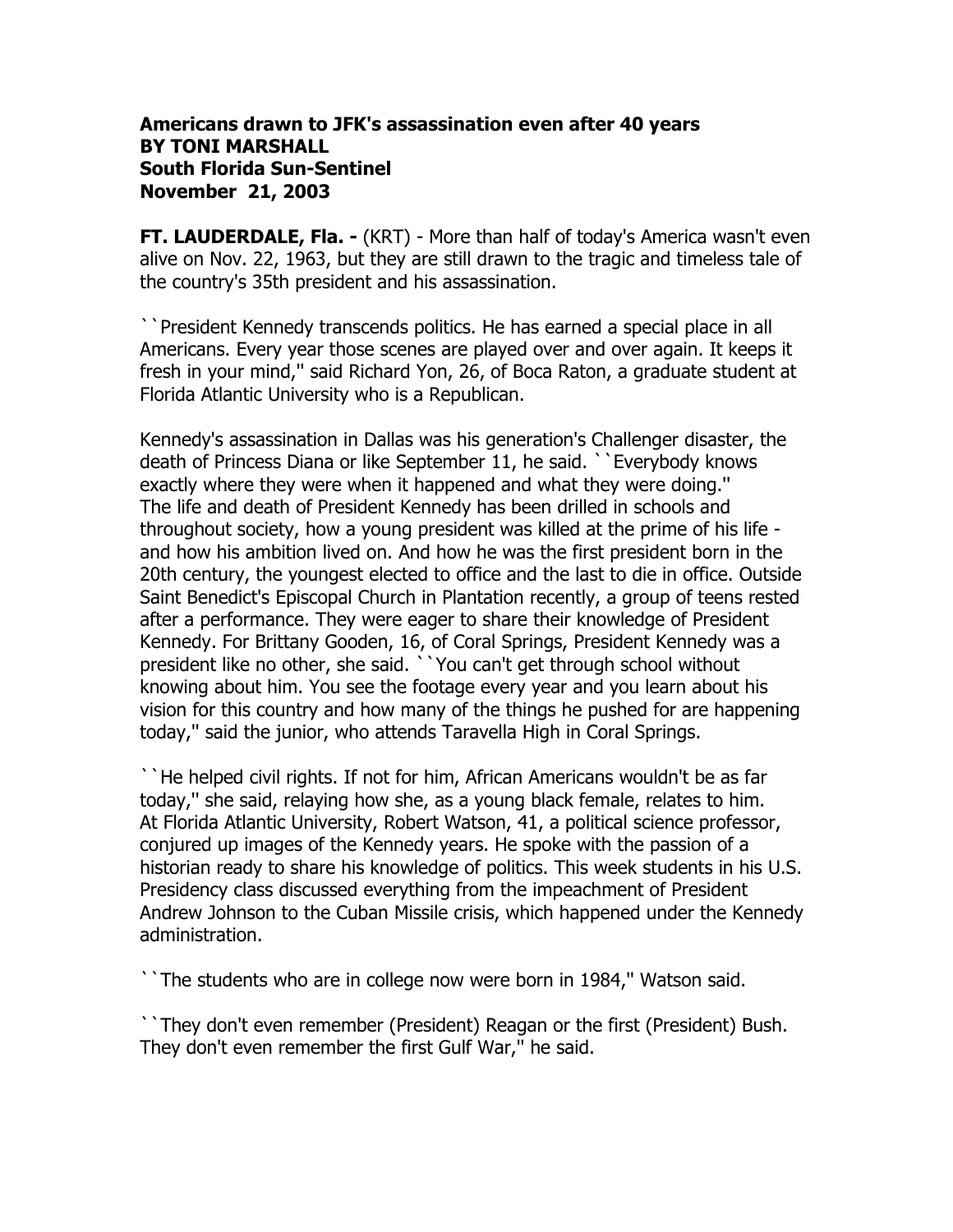But the day President John F. Kennedy was killed is one of their most prominent historical references, he said.

``The unique thing about the Kennedy assassination is that it seems to transcend generations. Students not only remember what they read in history books. They see it on television,'' said Watson, taking a break from class.

``Kennedy was the first major event caught on film. We remember seeing the riderless horse pulling the coffin. Who doesn't remember John John saluting and the photographs of Jacqueline Kennedy and Lady Bird Johnson next to Lyndon Johnson as he was being sworn in,'' Watson said.

For students like Edward Miller, it is Kennedy's words that had more of an impact. His speeches are his legacy, he said.

``He is my favorite president. I guess that is easy to say when a president was assassinated but I have found Kennedy's speeches inspirational ... immortalized in American history,'' he said.

Miller, 17, of Plantation, has a collection of President Kennedy's speeches. His mother Barbara Miller says he and his younger brother have shown more than a passing interest in President Kennedy, so she keeps some books about him in her home.

``There is a general aura that is felt about him. He was a really good man,'' said Edward, a senior at David Posnack Hebrew Day School in Plantation. What folks 40 and under know are the grainy images they see flashed across the television; an older generation remembers the man.

They too have become caught up in Camelot - Jacqueline Kennedy's description of their idyllic life - a rich and young attractive Irish-American Catholic, his picture perfect wife and family, who all seemed able to connect with the average person. ``A lot of times I'm thinking if only they sped up. If he listened to his advisors who told him to put the top on the motorcade, a whole lot would have been different for him and the country,'' Yon said.

Kennedy's name is emblazoned in memorials across the land - an airport, a space center, a performing arts center, museums, libraries, arts honors and schools from elementary to high. Locally, two middle schools carry his name, one in Miami-Dade County and the other in Palm Beach County, as well as a housing community in Broward.